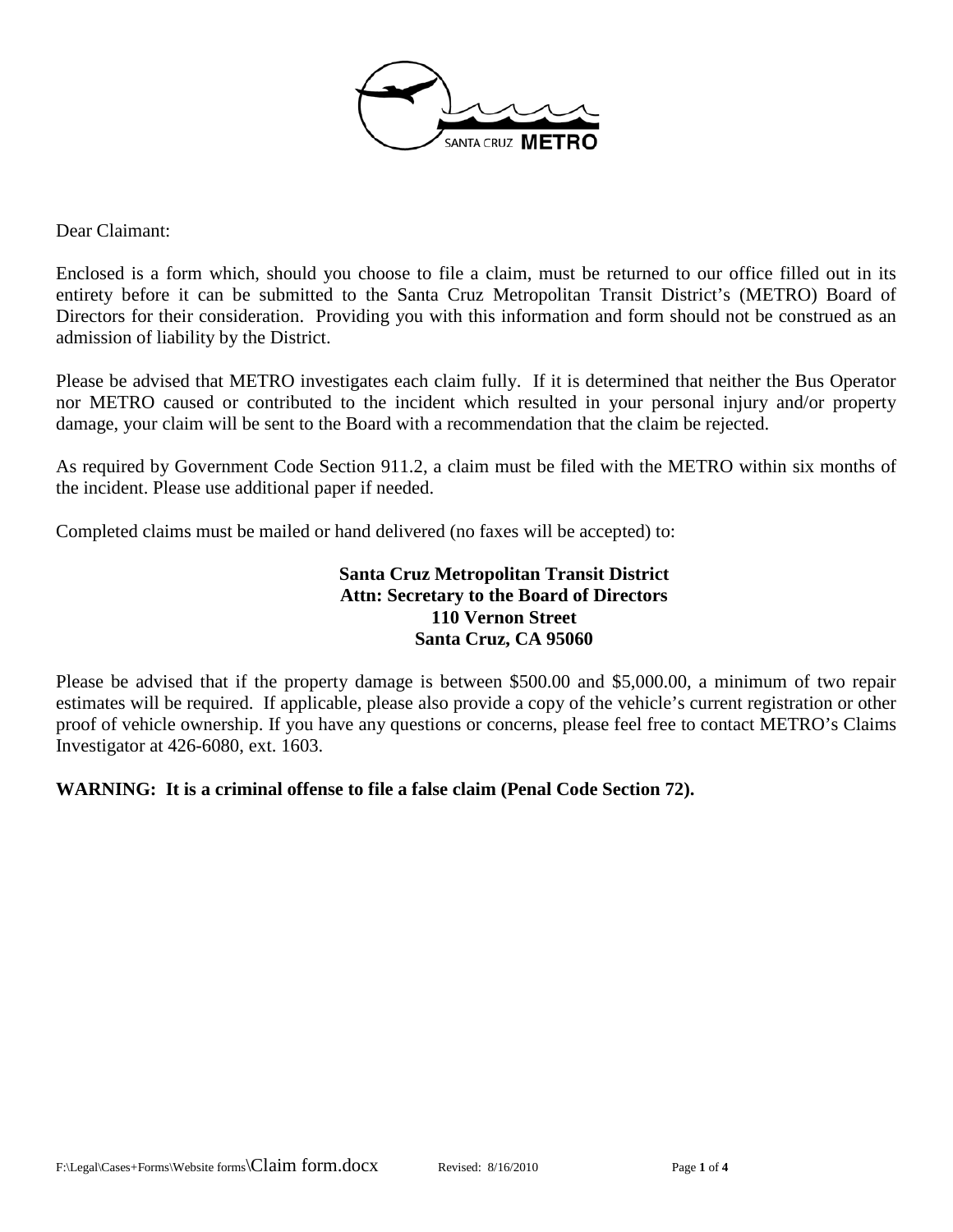

**Santa Cruz Metropolitan Transit District**  110 Vernon Street Santa Cruz, CA 95060

## **CLAIM FOR DAMAGES**

(Pursuant to Section 910 et Seq., Government Code)

 $Claim # \n<sub>(To be completed by METRO staff)</sub>$ 

Please Print or Type:

The name and post office address of the claimant:

Claimant's Legal First Name: \_\_\_\_\_\_\_\_\_\_\_\_\_\_\_\_\_\_\_\_\_\_\_\_\_\_\_\_\_\_\_\_\_\_\_\_\_\_\_\_\_\_\_\_\_\_\_\_

Claimant's Legal Last Name: \_\_\_\_\_\_\_\_\_\_\_\_\_\_\_\_\_\_\_\_\_\_\_\_\_\_\_\_\_\_\_\_\_\_\_\_\_\_\_\_\_\_\_\_\_\_\_\_

Address to which notices are to be sent:

Telephone (Home): \_\_\_\_\_\_\_\_\_\_\_\_\_\_\_\_\_\_\_\_\_\_\_\_\_\_\_\_\_\_\_\_\_\_\_\_\_\_\_\_\_\_\_\_\_\_\_\_\_\_\_\_\_\_\_\_

Telephone (Business/Cell):

Section 111 of the Medicare, Medicaid and SCHIP Extension Act of 2007 (MMSEA), a new federal law that became effective January 1, 2009, requires that the Santa Cruz Metropolitan Transit District report specific information about Medicare beneficiaries who have other insurance coverage. This reporting is to assist Centers for Medicare and Medicaid Services and other insurance plans to properly coordinate payment of benefits among plans so that (your) claims are paid promptly and correctly. We are asking you to answer the following questions so that we may comply with this law.

Are you presently, or have you ever been, enrolled in Medicare Part A or B? Yes  $\square$  or No  $\square$ 

**IF YES,** please provide the following information:

| <b>Medicare Claim Number:</b> |  |
|-------------------------------|--|
|-------------------------------|--|

Date of Birth:

Social Security Number: \_\_\_\_\_\_\_\_\_\_\_\_\_\_\_\_\_\_\_\_\_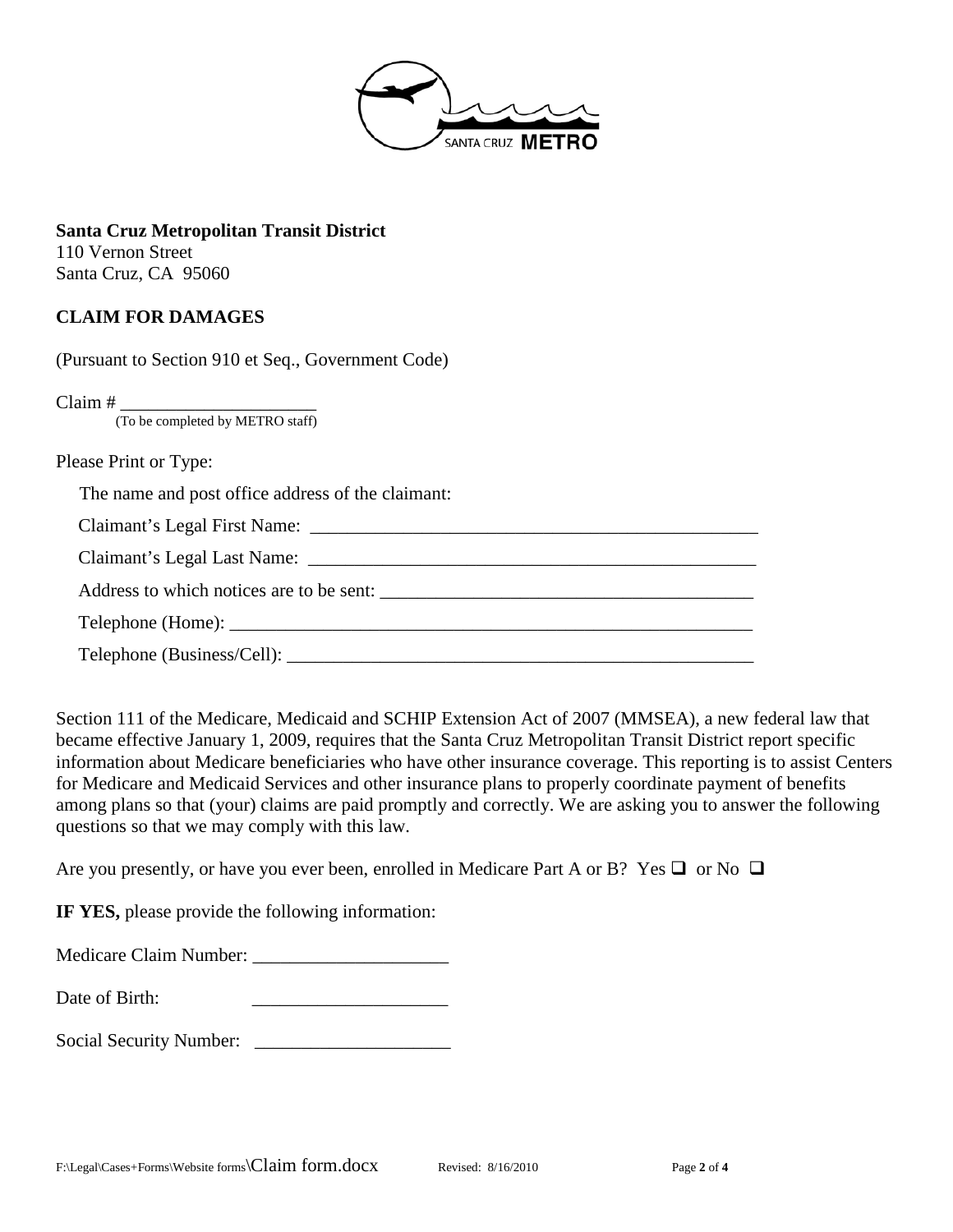

Gender:  $M \square$  or  $F \square$ 

Claimant Name:

## **CLAIM FOR DAMAGES**

The date, place and other circumstances of the occurrence or transaction that gave rise to the claim asserted:

Date of Incident/Accident: \_\_\_\_\_\_\_\_\_\_\_\_\_\_\_\_\_\_\_\_ Time of Incident/Accident:  $\Box$  AM  $\Box$  PM Location of Incident/Accident Street/City:

A general description of the indebtedness, obligation, injury, damage or loss incurred so far as it may be known at the at the time of presentation of the claim. Please state the known facts surrounding the loss and use additional paper if needed.